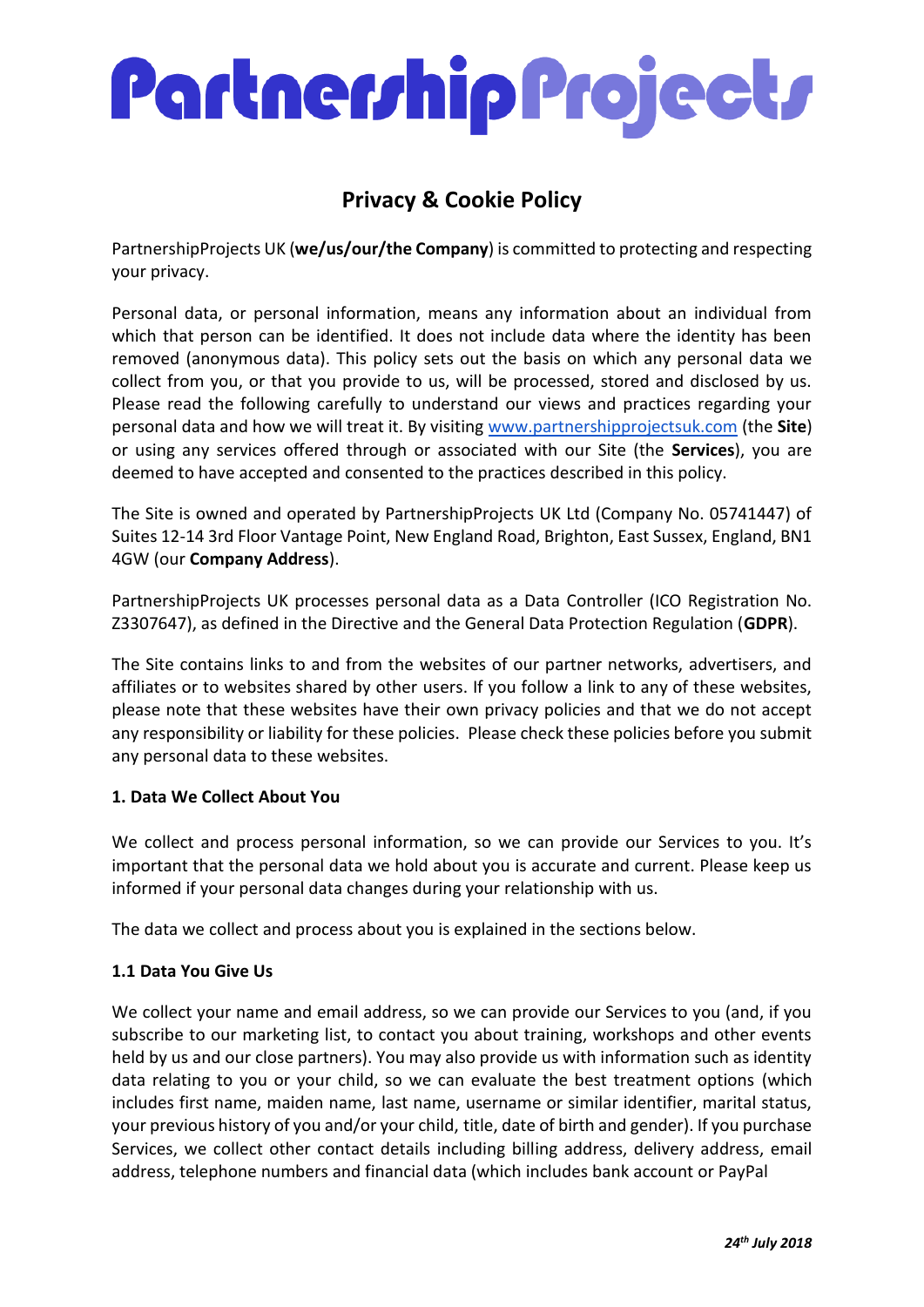details). Information is collected when you fill out our contact form, referral form or training booking form, email us, fill out a mailing list form at a training session, subscribe to our marketing list, report a problem with the Site or Services, or correspond with us by phone, email or otherwise.

This data is necessary for us to fulfil our obligations to you, and we rely on this as a lawful basis to use and process it for the purposes of providing our Services. We will always ask for your explicit consent before collecting Special Categories of data or using your information for our marketing list.

#### **1.2 Data We Automatically Collect**

Each time you visit or use our Site, we automatically collect the following information:

- **technical information**, including the Internet protocol (IP) address used to connect your computer to the Internet, your login information, browser type and version, time zone setting, location, network data, browser plug-in types and versions, languages, operating system, and platform;
- **information about your visit**, including the full Uniform Resource Locators (URL) clickstream to, through and from the Site (including date and time); pages you viewed or searched for; page response times, download errors, length of visits to certain pages, page interaction information (such as scrolling, clicks, and mouse-overs), and methods used to browse away from the page and any phone number used to call our customer service number.

We use this information as statistical data about your browsing actions and patterns, for system administration, and to evaluate, provide, protect or improve our Services (including by developing new products and services). Because we collect, use and share this information in the aggregate, it does not identify any individual.

#### **2. How We Use Your Data**

We use your data to carry out our Site and Services in the following ways:

- To administer and manage your customer file, to provide you with information you request from us, and to carry out any other obligations arising from any contracts entered into between you and us.
- To ensure that content from our Site is presented in the most effective manner for you and for your device.
- To respond to communications from you and to provide you with information about our Services, including notifying you about changes to our Site or Services.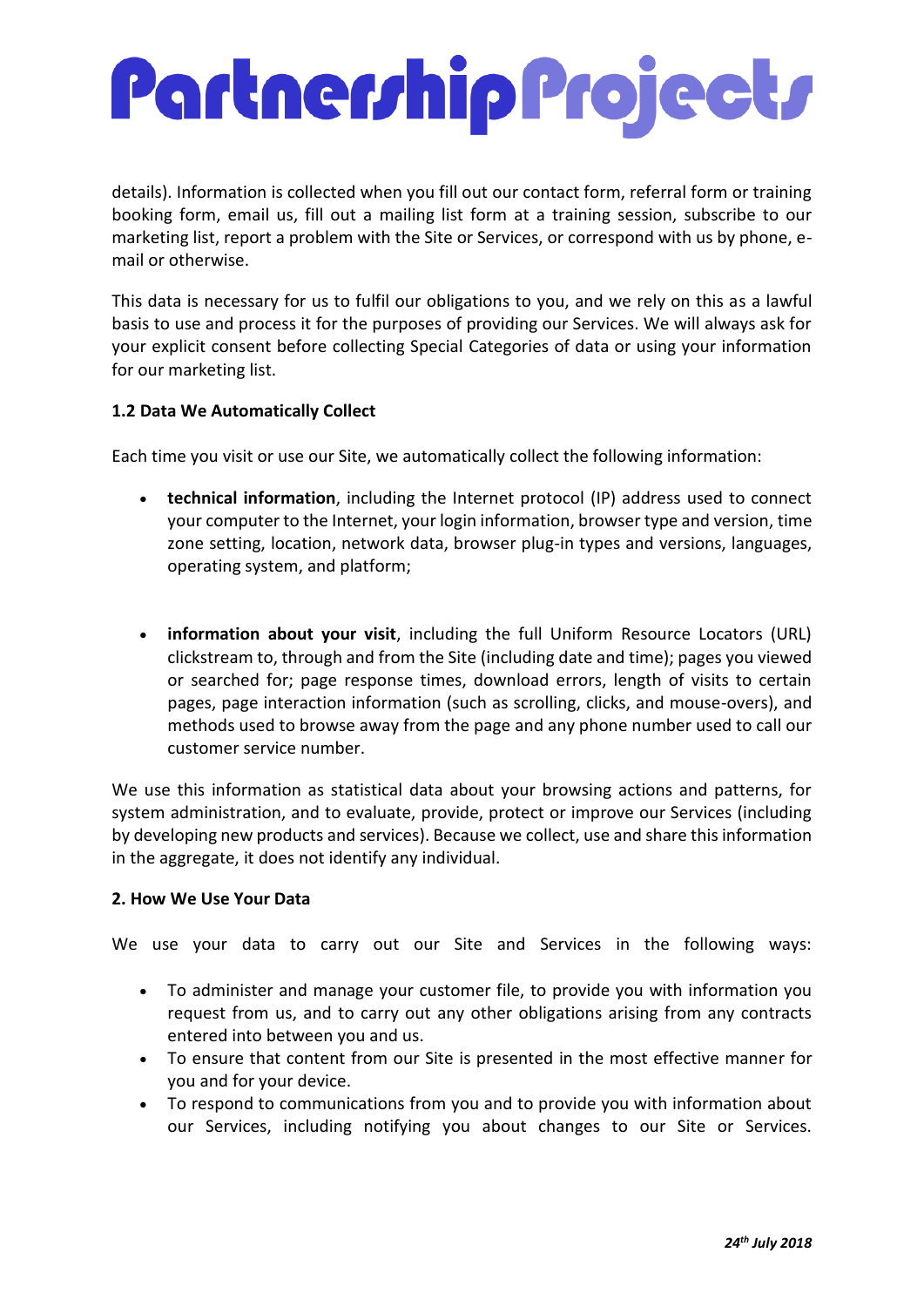We also use your data to make our Site and Services better in the following ways:

- To administer the Site and for internal operations, including troubleshooting, data analysis, testing, research, statistical and survey purposes.
- As part of our efforts to keep the Site safe and secure, e.g. by conducting analysis required to detect malicious data and understand how this may affect your IT system.

We will not send you any unsolicited marketing or spam and will take all reasonable steps to ensure that we fully protect your rights and comply with our obligations under applicable data protection laws. If you are an existing customer, we will only contact you by electronic means (e-mail) with information about services similar to those which were the subject of a previous enquiry by you. If you are a new customer, and where we permit selected third parties to use your data, we will contact you by electronic means only if you have expressly consented to this.

You can ask us to stop sending you marketing messages at any time by following the opt-out links on any marketing message sent to you or by contacting us at any time. If you do not want us to use your data in this way, please notify us in writing or by email at [info@partnershipprojectsuk.com.](mailto:info@partnershipprojectsuk.com)

#### 3. How We Secure Your Data

All of your personal information is protected, and we have put in place appropriate physical, electronic, and management procedures to safeguard and secure the data we collect. Your information is stored on secure cloud databases, internal servers, and on third party software as well as locked steel cabinets. Our company email system and workspace utilise built-in security provided by Google G-Suite, and our cloud storage is provided and secured by Dropbox. All third party systems have password protection. We train our employees on data security and our **Data Protection Policy**. Your information is only accessible by employees who have authorised access rights to such information.

Unfortunately, the transmission of information via the internet is not completely secure. Although we do our best to protect your personal data, we cannot guarantee the security of your data transmitted to our Site; any transmission is at your own risk. Once we have received your information, we use strict procedures and the security features described above to try to prevent unauthorised access.

#### **4. How Long We Store Your Data**

We only keep your personal information for as long as it's necessary for our original legitimate purpose for collecting the information and for as long as we have your permission to keep it. You can submit a request for us to delete your personal information at any time by emailing us at [info@partnershipprojectsuk.com,](mailto:info@partnershipprojectsuk.com) and we will delete any information we are not legally required to keep. We will remove you from our mailing list when you unsubscribe using the link provided in our marketing emails.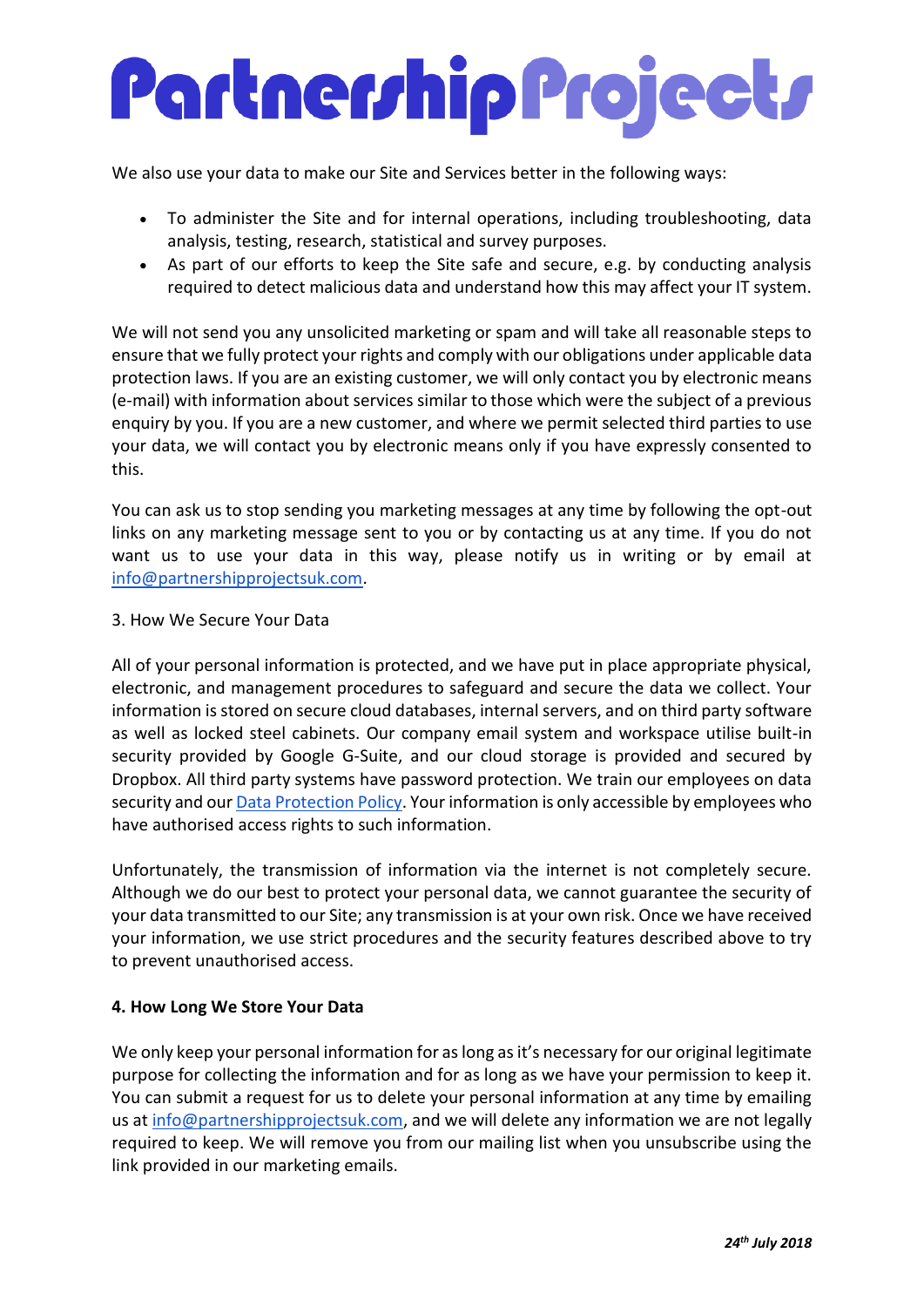#### **5. Disclosure to Third Parties**

We require all third parties to respect the security of your personal data and to treat it in accordance with the law. We use the following third parties to carry out our Services, and they have access to data we share with their platforms.

- As we mentioned before, we use **Google G-Suite** for business email, online storage, and file sharing.
- We also use **Dropbox** for online file storage and file sharing.
- We use **Less Annoying CRM** to store contacts.
- We also use **Mailchimp** for automated email marketing.

The **only** other circumstances under which we would share your personal data are:

- If the third party is a member of our group (which means any subsidiaries or ultimate holding company and its subsidiaries, as defined in section 1159 of the UK Companies Act 2006).
- In the event that we sell or buy any business or assets, in which case we may disclose your personal data to the prospective seller or buyer of such business or assets.
- If the Company or substantially all of its assets are acquired by a third party, in which case personal data will be one of the transferred assets and the purchaser will be permitted to use the data for the purposes for which it was originally collected by us.
- If we're under a duty to disclose or share your personal data in order to comply with any legal obligation, enforce or apply our Terms & Conditions and other agreements, or to protect the rights, property, or safety of the Company, our customers, or others (including exchanging information with other companies and organisations for the purposes of fraud protection and credit risk reduction).

#### **7. Your Rights**

#### **7.1 Lawful Bases**

We will ensure that your personal data is processed lawfully, fairly, and transparently and that it will only be processed if at least one of the following bases applies:

- You have given your clear consent to the processing of your personal data for a specific purpose.
- Processing is necessary for the performance of a contract to which you are a party (or for us to take steps at your request prior to entering into a contract with you).
- Processing is necessary for our compliance with the law.
- Processing is necessary to protect someone's life.
- Processing is necessary for us to perform a task in the public interest or in the exercise of official authority and the task/function has a clear basis in law.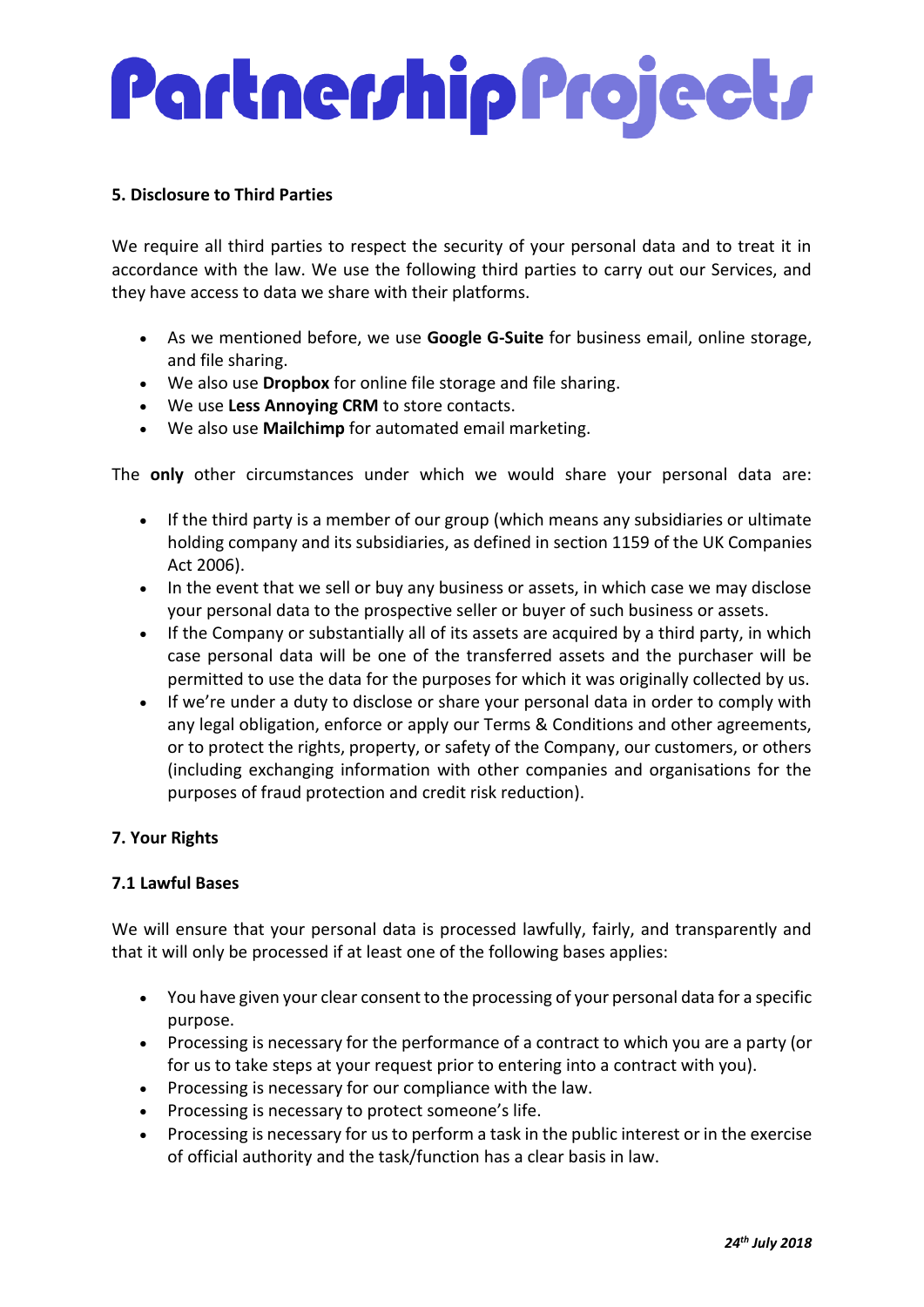## Partner/hip Project/

• Processing is necessary for our legitimate interests or the legitimate interests of a third party, except where there is a good reason to protect your personal data which overrides those legitimate interests, such as allowing us to effectively and efficiently manage and administer the operation of our business, maintaining compliance with internal policies and procedures, monitoring the use of our copyrighted materials, offering optimal, up-to-date security and obtaining further knowledge of current threats to network security in order to update our security.

#### **7.2 Data Subject Rights**

Under the GDPR, you have the right to:

- Withdraw your consent to the processing of your personal data at any time. Please note, however, that we may still be entitled to process your personal data if we have another legitimate reason for doing so (such as to comply with a legal obligation).
- Be informed of what data we hold and the purpose for processing the data, as a whole or in parts.
- Be forgotten and, in some circumstances, have your data erased by ourselves and our affiliates (although this is not an absolute right and there may be circumstances where you ask us to erase your personal data, but we are legally entitled to retain it).
- Correct or supplement any information we hold about you that is incorrect or incomplete.
- Restrict processing of the information we hold about you (for example, so that inaccuracies may be corrected—but again, there may be circumstances where you ask us to restrict processing of your personal data, but we are legally entitled to refuse that request).
- Object to the processing of your data.
- Obtain your data in a portable manner and reuse the information we hold about you.
- Challenge any data we use for the purposes of automated decision-making and profiling (in certain circumstances—as above, there may be circumstances where you ask us to restrict our processing of your personal data, but we are legally entitled to refuse that request).
- Complain to a supervisory authority (e.g. the Information Commissioner's Office (ICO) in the UK) if you think any of your rights have been infringed by us. (We would, however, appreciate the chance to address your concerns, so please contact us prior to taking this step).

You will not have to pay a fee to access your personal data (or to exercise any of the other rights) unless your request is clearly unfounded, repetitive or excessive. Alternatively, we may refuse to comply with your request in these circumstances.

You have the right to ask us not to process your personal data for marketing purposes. We will get your express opt-in consent before we use your data for such purposes or share your personal data with any third parties for such purposes, but you can exercise your right to prevent such processing by contacting us at the Company Address, via email at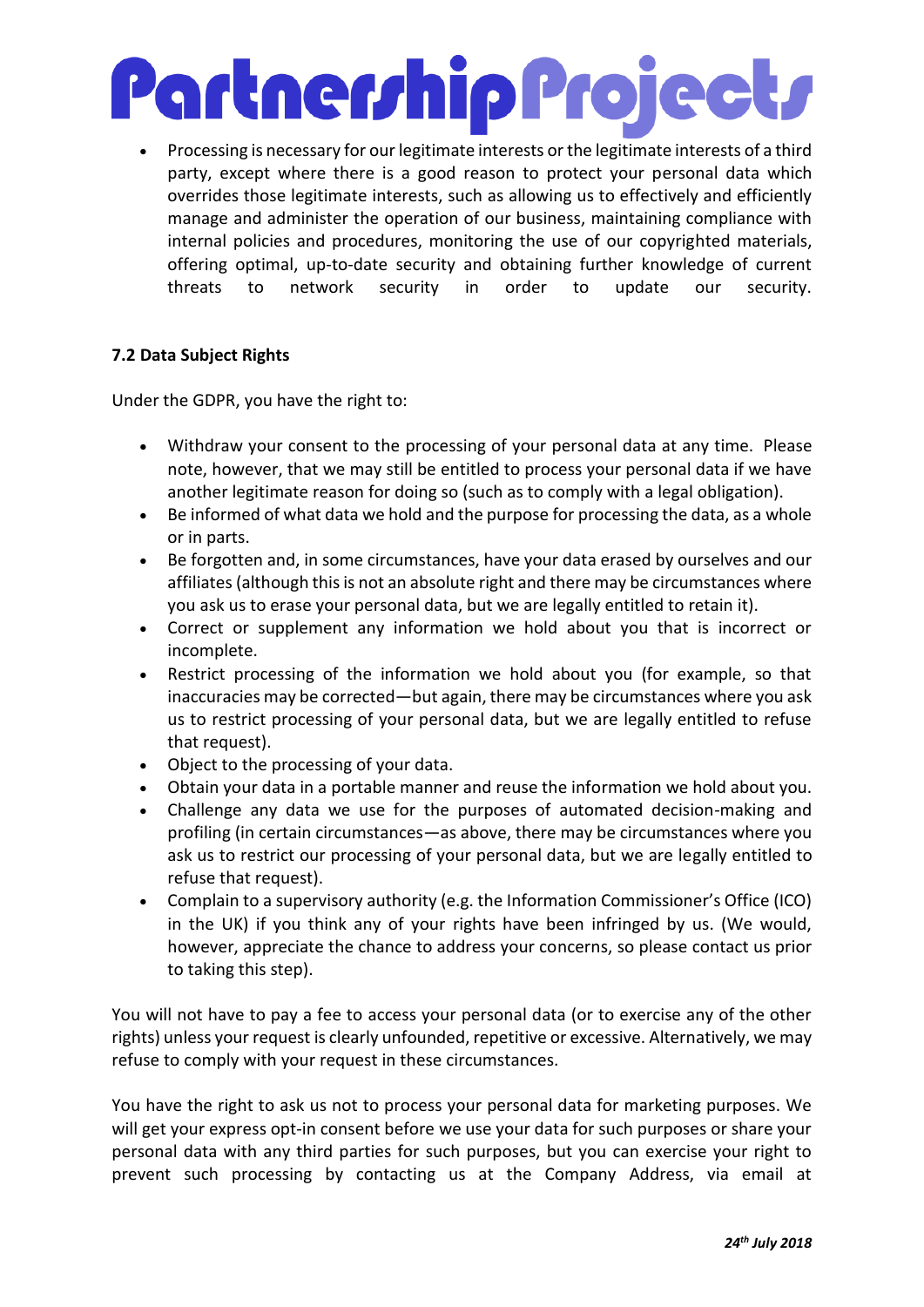### Partner/hip Project/

[info@partnershipprojectsuk.com,](mailto:info@partnershipprojectsuk.com) or by unsubscribing using the links contained in the marketing emails.

You may revoke your consent for us to use your personal data as described in this Privacy Policy at any time by emailing us at [info@partnershipprojectsuk.com,](mailto:info@partnershipprojectsuk.com) and we will delete your data from our systems. To enforce any of the above rights, please contact us at our Company Address or via email at [info@partnershipprojectsuk.com.](mailto:info@partnershipprojectsuk.com)

We will notify you and any applicable regulator of a breach of your personal data when we are legally required to do so.

#### **Cookies**

A cookie is a small file of letters and numbers that we store on your browser. Cookies contain information that is transferred to your computer's hard drive (or the hard drive of another relevant device). We use cookies to distinguish you from other users on the Site, to tailor your experience to your preferences, and to help us improve the Site.

Some of the cookies we use are essential for the Site to operate. If you use your browser settings to block all cookies (including essential cookies), you may not be able to access all or parts of our Site.

Before any non-essential cookies are placed on your device, you will be shown a pop-up message requesting your consent to setting those cookies. By default, most internet browsers accept cookies, but you can choose to enable or disable some or all cookies via the settings on your internet browser. Most internet browsers also enable you to choose whether you wish to disable all cookies or only third party cookies. For further details, please consult the help menu in your internet browser.

We use the following cookies:

- **Strictly necessary cookies.** These cookies are required to save your session and to carry out other activities that are strictly necessary for the operation of the Site. They include, by way of general example, cookies that enable you to log into secure areas of the Site, use a shopping cart, or make use of e-billing services. These cookies are session cookies, which means they're temporary and will expire when you close your browser.
- **Analytical/performance cookies.** These cookies allow us to recognise and count the number of visitors and to see how visitors move around the Site when they're using it. These cookies help us improve the way the Site works by, for example, ensuring that users are finding what they're looking for easily.